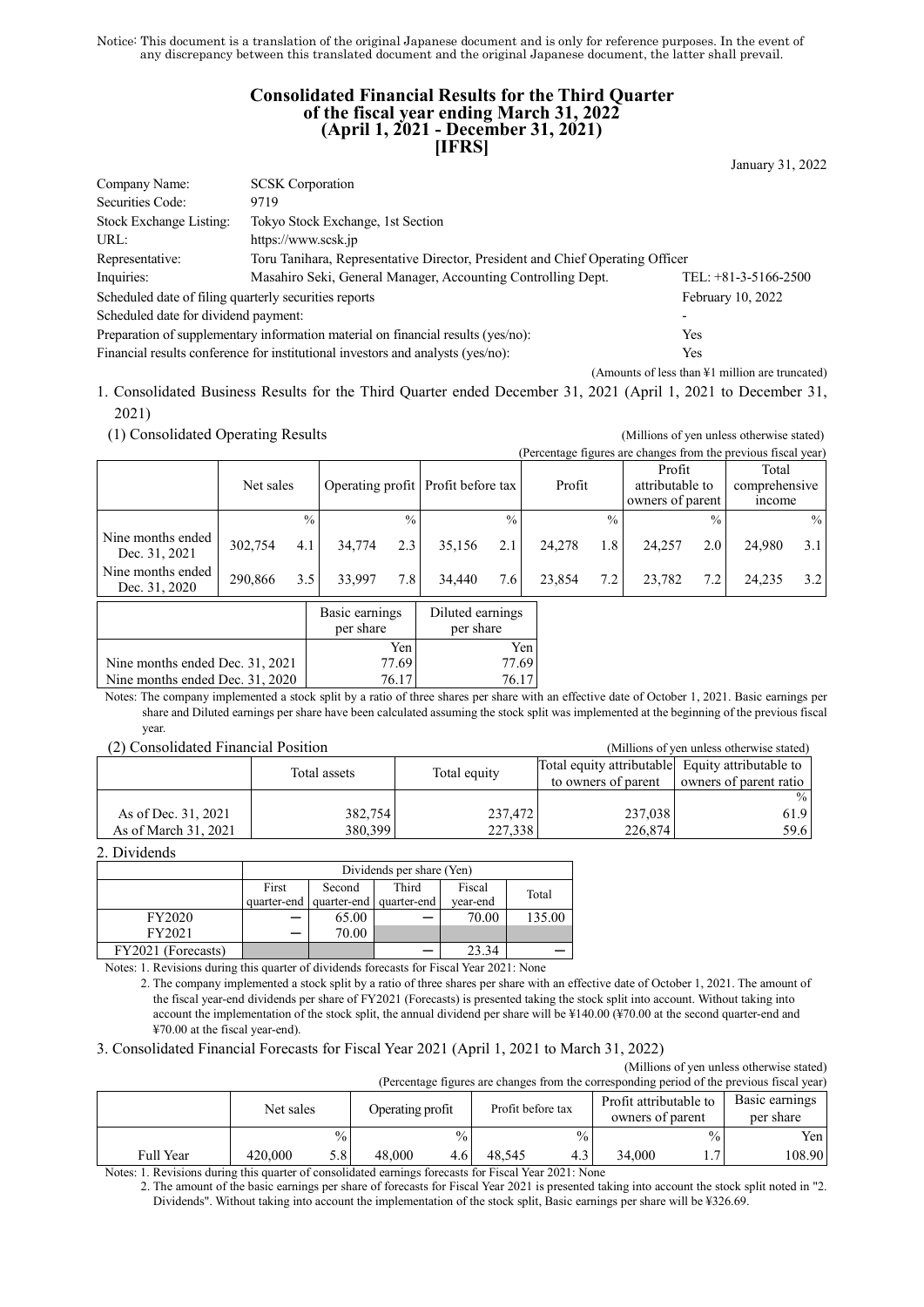# ※Notes

- (1) Changes in significant subsidiaries during the period : None
- (2) Changes in accounting policies and changes in accounting estimates
	- 1) Changes in accounting policies as required by IFRS standards: None
	- 2) Changes in accounting policies due to other reasons: None
	- 3) Changes in accounting estimates: None

# (3) Number of shares issued (Common stock)

1) The number of shares issued as of the period-end (including treasury stock)

|                                                                                                                         | As of December 31, 2021 | 312,545,409 shares |
|-------------------------------------------------------------------------------------------------------------------------|-------------------------|--------------------|
|                                                                                                                         | As of March 31, 2021    | 312,545,409 shares |
| 2) The number of shares of treasury stock as of the period-end                                                          |                         |                    |
|                                                                                                                         | As of December 31, 2021 | 325,240 shares     |
|                                                                                                                         | As of March 31, 2021    | 377,181 shares     |
| 3) The average number of shares during the period                                                                       |                         |                    |
|                                                                                                                         | As of December 31, 2021 | 312,221,598 shares |
|                                                                                                                         | As of December 31, 2020 | 312,231,225 shares |
| res The component model of the Hart Line and of American construction officient direct Ocratica 1, 0001. Mandrea of die |                         |                    |

Notes: The company implemented a stock split by a ratio of three shares per share with an effective date of October 1, 2021. Number of shares issued (Common stock) has been calculated assuming the stock split was implemented at the beginning of the previous fiscal year.

※ Quarterly financial results reports are exempt from quarterly review conducted by certified public accountants or an audit corporation.

※ Proper use of earnings forecasts, and other special matters

- The financial forecasts contained in this document are based on the information currently available and certain assumptions deemed reasonable. Actual results may vary from these forecasts for various reasons. With regard to the assumptions on which financial forecasts are based and other explanatory notes in connection with the use of financial forecasts, please refer to "Consolidated Financial Forecasts for the Fiscal Year Ending March 31, 2022" on page 3.
- The Company will hold a results briefing for institutional investors and analysts on January 31, 2022. Materials used in the briefing, a transcript of the main questions and answers, and other related information will be published on the Company's website promptly thereafter.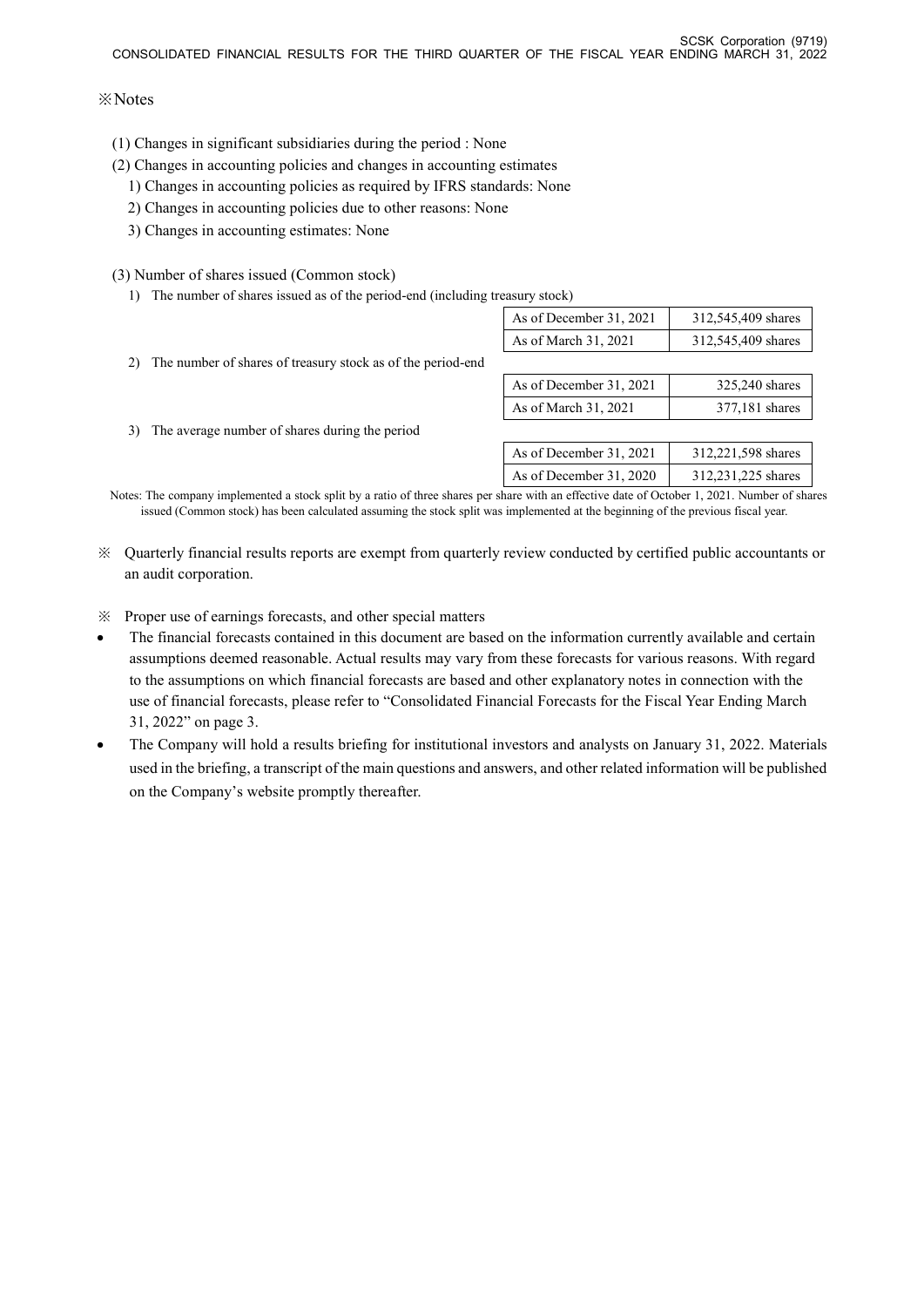# Contents

| 1. |     | Qualitative Information Regarding Operating Results for the Nine-month Period Ended                 |                |
|----|-----|-----------------------------------------------------------------------------------------------------|----------------|
|    |     |                                                                                                     | 2              |
|    | (1) |                                                                                                     | $\mathfrak{D}$ |
|    | (2) |                                                                                                     | 3              |
|    | (3) | Consolidated Financial Forecasts for the Fiscal Year Ending March 31, 2022                          | $\mathcal{E}$  |
| 2. |     |                                                                                                     | $\overline{4}$ |
|    | (1) | Condensed Quarterly Consolidated Statements of Financial Position ································· | $\overline{4}$ |
|    | (2) | Condensed Quarterly Consolidated Statements of Income and Comprehensive Income                      | 6              |
|    | (3) | Condensed Quarterly Consolidated Statements of Changes in Equity                                    | 8              |
|    | (4) |                                                                                                     | 9              |
|    | (5) |                                                                                                     | 10             |
|    |     |                                                                                                     | 10             |
|    |     | (Notes Concerning the Significant Changes in Shareholder's Equity)                                  | 10             |
|    |     |                                                                                                     | 11             |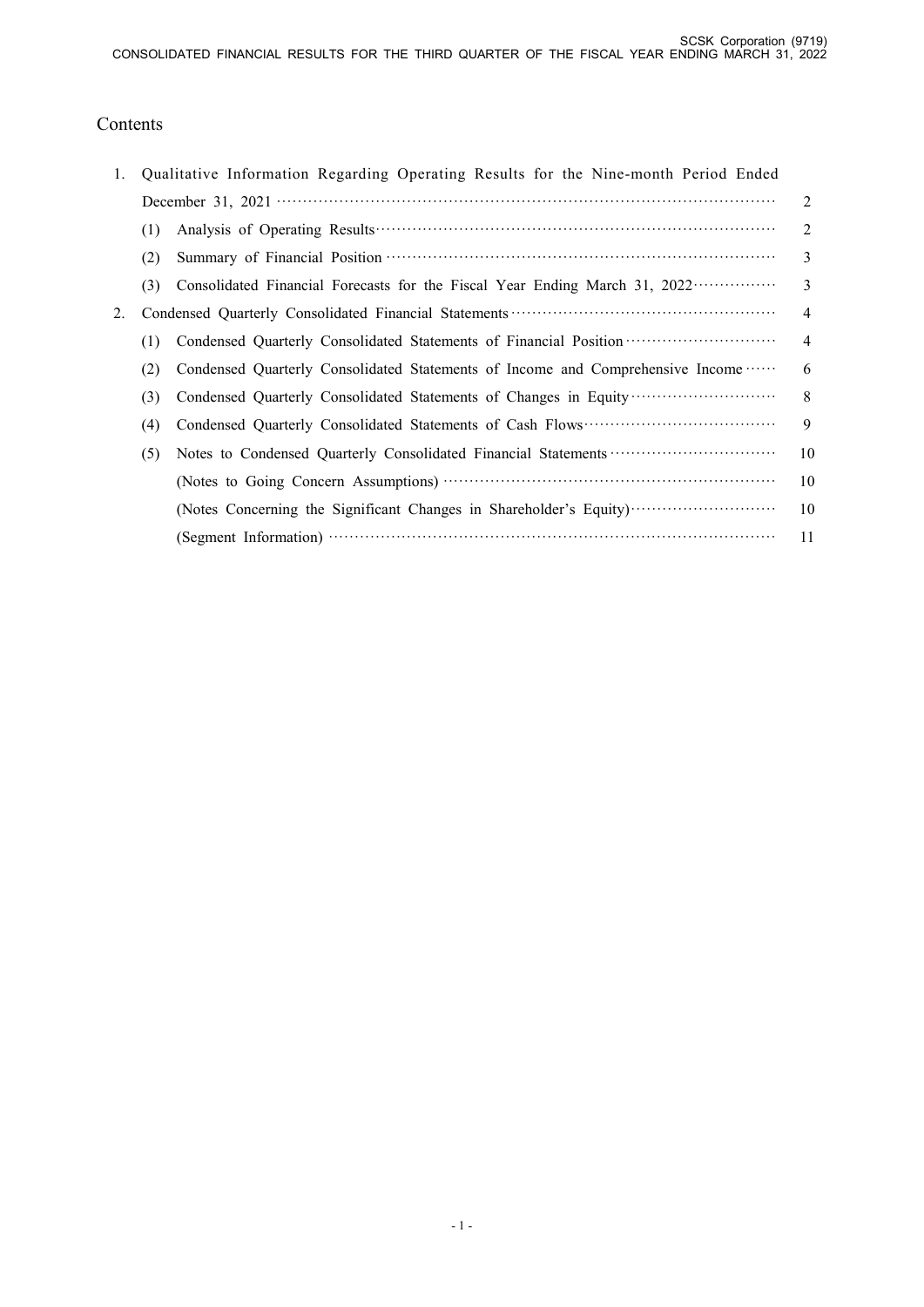# **1. Qualitative Information Regarding Operating Results for the Nine-month Period Ended December 31, 2021 (1) Analysis of Operating Results**

In the nine-month period ended December 31, 2021, the Japanese economy showed signs of a gradual recovery, such as improved business sentiment seen together with COVID-19 vaccine rollouts. At the same time, numbers of infections by the Omicron COVID-19 variant have been increasing in Europe and the United States, and case numbers have also once again begun rising in Japan. As a result, restrictions continued to be placed on economic activities.

The Japanese economy is anticipated to continue to see an accelerated recovery due to the benefits of ongoing government finance and fiscal measures implemented as social and economic activities return to normal. However, we are witnessing supply limitations resulted from supply chain disruption and growing numbers of Omicron COVID-19 variant infections. There has also been a trend toward yen depreciation stemming from revisions to overseas quantitative easing measures, and this trend has resulted in higher commodity prices. There is thus a need to continue to carefully monitor the economic repercussions of such trends.

In this economic environment, the IT services market witnessed an ongoing recovery in IT investments. This recovery was seen regardless of the lingering impacts of the COVID-19 pandemic. Investment is expected to accelerate in conjunction with economic recovery going forward as customers exhibit increasing appetites for IT investment for purposes including growing business operations, by means such as redeveloping systems in response to the swift development of a digital society, and bolstering competitiveness as they explore the new normal. These trends are anticipated to advance amid efforts to ascertain the business impacts of prolonged global supply chain disruption and resumed increases in COVID-19 infection numbers.

Customers in the manufacturing industry exhibited strong demand for IT investment. Targets of this investment demand included digitization as well as the redevelopment of core systems and production management systems for strengthening operating foundations. In the financial industry, IT investment demand continues to show a growth trend due in part to the ongoing presence of projects for reinforcing and expanding overseas operations largely from banks. IT demand is also rising in the communications industry, with specific focuses of this demand including investment for enhancing online and other customer contact points and for bolstering networks.

In addition, demand has been consistent for cloud-based IT services as well as for core system redevelopment projects for addressing software approaching the end of service periods. The backdrop for this demand was characterized by a strong appetite for investment for heightening operational efficiency and productivity and by shortages of in-house IT engineers at client companies. Meanwhile, digitization investment is accelerating in response to the new normal emerging amid the COVID-19 pandemic, as seen in moves to accommodate remote work and other non-face-to-face and contact-free workstyles.

Looking ahead, strategic IT investment, particularly investment for enhancing client contacts points and redeveloping systems in preparation for digital transformations, is expected to continue.

In the nine-month period ended December 31, 2021, net sales increased 4.1% year on year, to ¥302,754 million. This increase was a result of higher sales in the Systems Development and System Maintenance and Operation / Services segments achieved amid growth in systems development demand among manufacturers; higher IT investment demand among banks and other financial industry customers; and rises in development demand among communications industry. These factors offset the decline in system sales that was attributable to the absence of multiple projects, including large-scale hardware sales to academic research institutions, recorded in the previous equivalent period.

Gross profit rose as a result of higher net sales and increased productivity stemming from efforts to improve operational quality. Selling, general and administrative (SG&A) expenses were up due to increases in personnel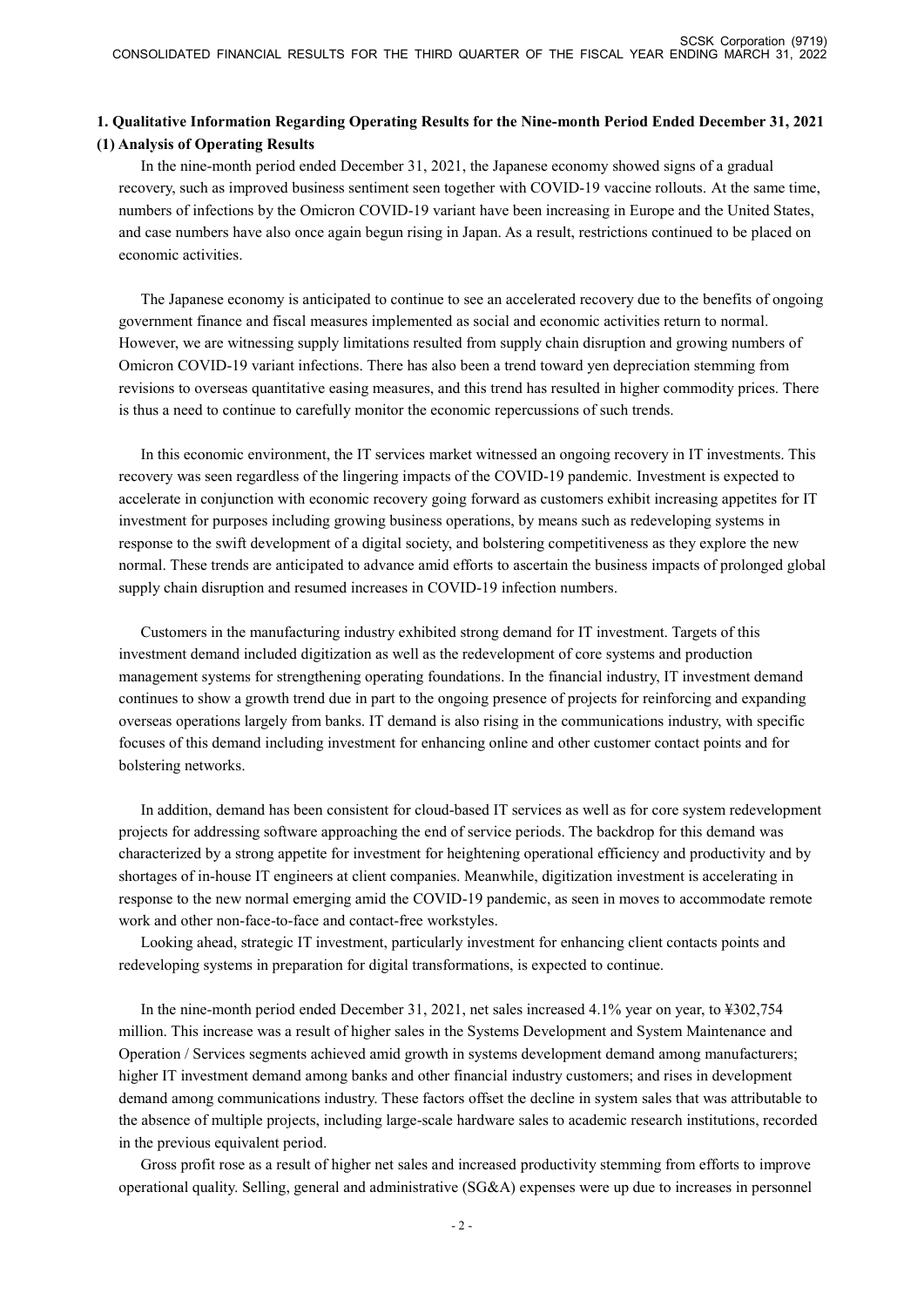expenses associated with the introduction of new human resource systems as well as business investments in line with the core strategies of SCSK's medium-term management plan. Regardless, operating profit increased 2.3% year on year, to ¥34,774 million, because of the higher net sales and improvements in productivity.

Profit attributable to owners of parent increased 2.0% year on year, to ¥24,257 million.

In the pursuit of further growth, the SCSK Group will be promoting sustainability management as a growth strategy. Positioning its corporate philosophy and materiality items as the Group's purpose, the SCSK Group will pursue its vision of becoming a co-creative IT company in 2030 with the goal of achieving sustainable development together with society. In its medium-term management plan, the Group has defined three core strategies—core business innovation, commercialization of DX (digital transformations), and investment in people—and three managerial foundation reinforcement measures—augmentation of comprehensive Group capabilities, promotion of management that fully exercises our employees' potential, and fostering of co-creationoriented corporate culture. These core strategies and managerial foundation reinforcement measures will be advanced to grow the Group's business on a global scale and move it toward the realization of its vision.

#### **(2) Summary of Financial Position**

Cash and cash equivalents ("cash") as of December 31, 2021, increased ¥5,763 million compared to March 31, 2021, to ¥114,532 million. The changes in each type of cash flow and the main factors for such changes are as follows.

#### (Cash flow from operating activities)

Net cash provided by operating activities was ¥47,765 million (increased ¥12,333 million in comparison to the same period of the previous fiscal year).

The main cash inflow factors were profit before tax of ¥35,156 million, depreciation and amortization of ¥14,915 million, and a decrease in trade and other receivables of ¥13,539 million. The main cash outflow factors were a decrease in contract assets of ¥1,509 million, a decrease in trade and other payables of ¥580 million, a decrease in employee benefits of ¥5,332 million, and payment for income taxes of ¥6,670 million.

#### (Cash flow from investing activities)

Net cash used in investing activities was ¥12,382 million (increased ¥4,276 million in comparison to the same period of the previous fiscal year).

The main cash outflow factors were payment for purchase of property, plant and equipment of ¥9,069 million, and purchase of intangible assets of ¥2,857 million.

#### (Cash flow from financing activities)

Net cash used in financing activities was ¥30,010 million (increased ¥161 million in comparison to the same period of the previous fiscal year).

The main cash inflow factor were proceeds from long-term debt of ¥11,500 million, and proceeds from issuance of bonds of ¥4,972 million.The main cash outflow factors were repayments of loans and redemption of bonds of ¥25,100 million, repayments of lease liabilities of ¥6,755 million, dividend payments of ¥7,283 million (¥70.0 per share) for the year-end dividend of the fiscal year ended March 31, 2021, and dividend payments of ¥7,283 million (¥70.0 per share) for the interim dividend of the fiscal year ending March 31, 2022.

#### **(3) Consolidated Financial Forecasts for the Fiscal Year Ending March 31, 2022**

Performance in the nine-month period ended December 31, 2021, was within the scope of the Company's initial forecast. Accordingly, the Company has chosen not to revise the full-year consolidated financial results forecasts for the fiscal year ending March 31, 2022, announced on April 28, 2021.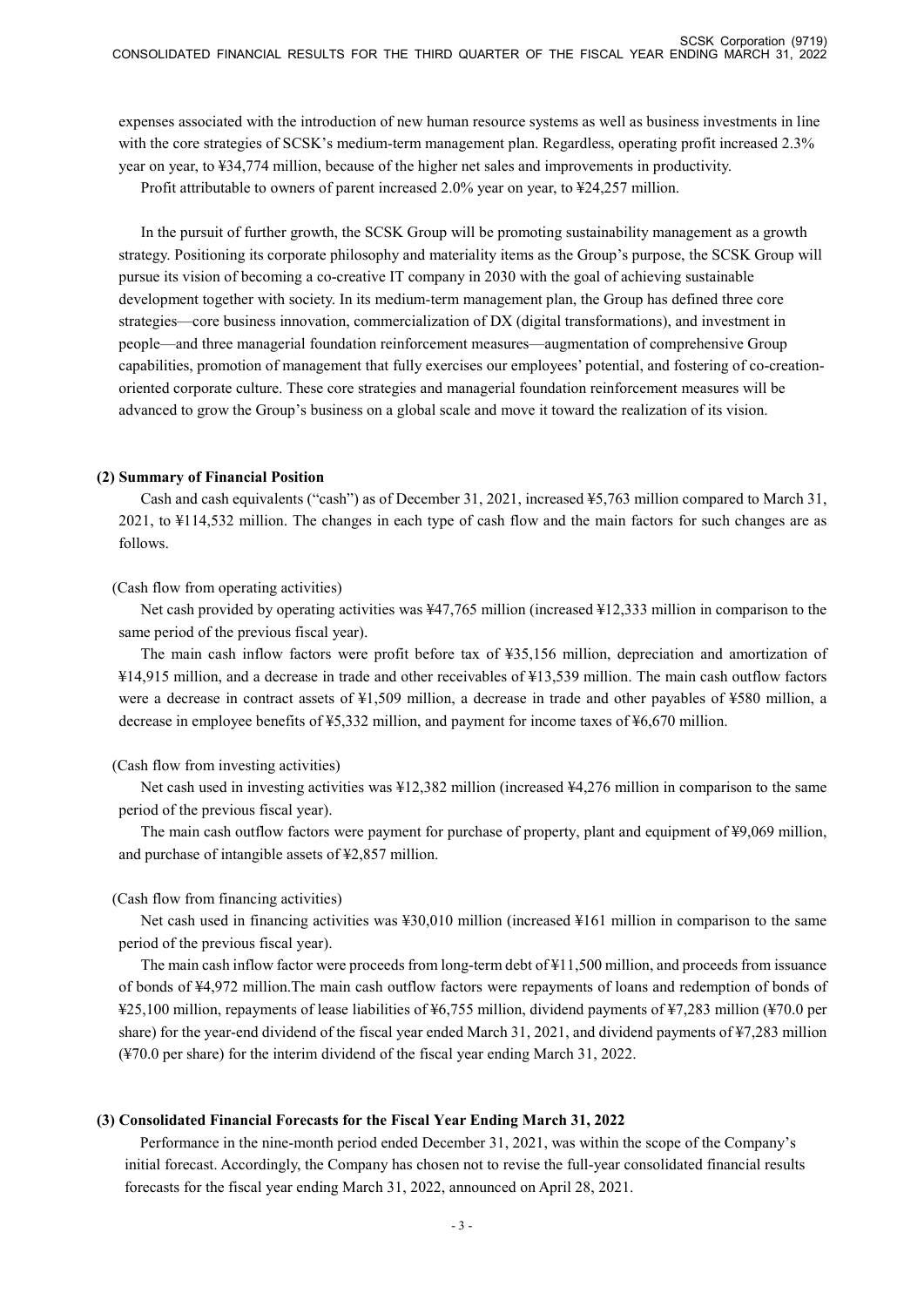|                                                  |                     | (Millions of Yen)   |
|--------------------------------------------------|---------------------|---------------------|
|                                                  | As of Mar. 31, 2021 | As of Dec. 31, 2021 |
| Assets                                           |                     |                     |
| Current assets                                   |                     |                     |
| Cash and cash equivalents                        | 108,768             | 114,532             |
| Trade and other receivables                      | 69,855              | 56,563              |
| Contract assets                                  | 13,224              | 14,741              |
| Inventories                                      | 7,710               | 8,449               |
| Income taxes receivable                          | 56                  | 33                  |
| Other financial assets                           | 220                 | 480                 |
| Other current assets                             | 12,686              | 13,046              |
| Total current assets                             | 212,524             | 207,846             |
| Non-current assets                               |                     |                     |
| Property, plant and equipment                    | 67,345              | 71,761              |
| Right-of-use assets                              | 39,353              | 42,144              |
| Goodwill and intangible assets                   | 26,389              | 26,616              |
| Investments accounted for using<br>equity method | 8,805               | 9,681               |
| Other receivables                                | 8,581               | 8,263               |
| Other financial assets                           | 8,835               | 8,360               |
| Deferred tax assets                              | 3,432               | 801                 |
| Other non-current assets                         | 5,131               | 7,277               |
| Total non-current assets                         | 167,875             | 174,908             |
| Total assets                                     | 380,399             | 382,754             |

# **2. Condensed Quarterly Consolidated Financial Statements**

# **(1) Condensed Quarterly Consolidated Statements of Financial Position**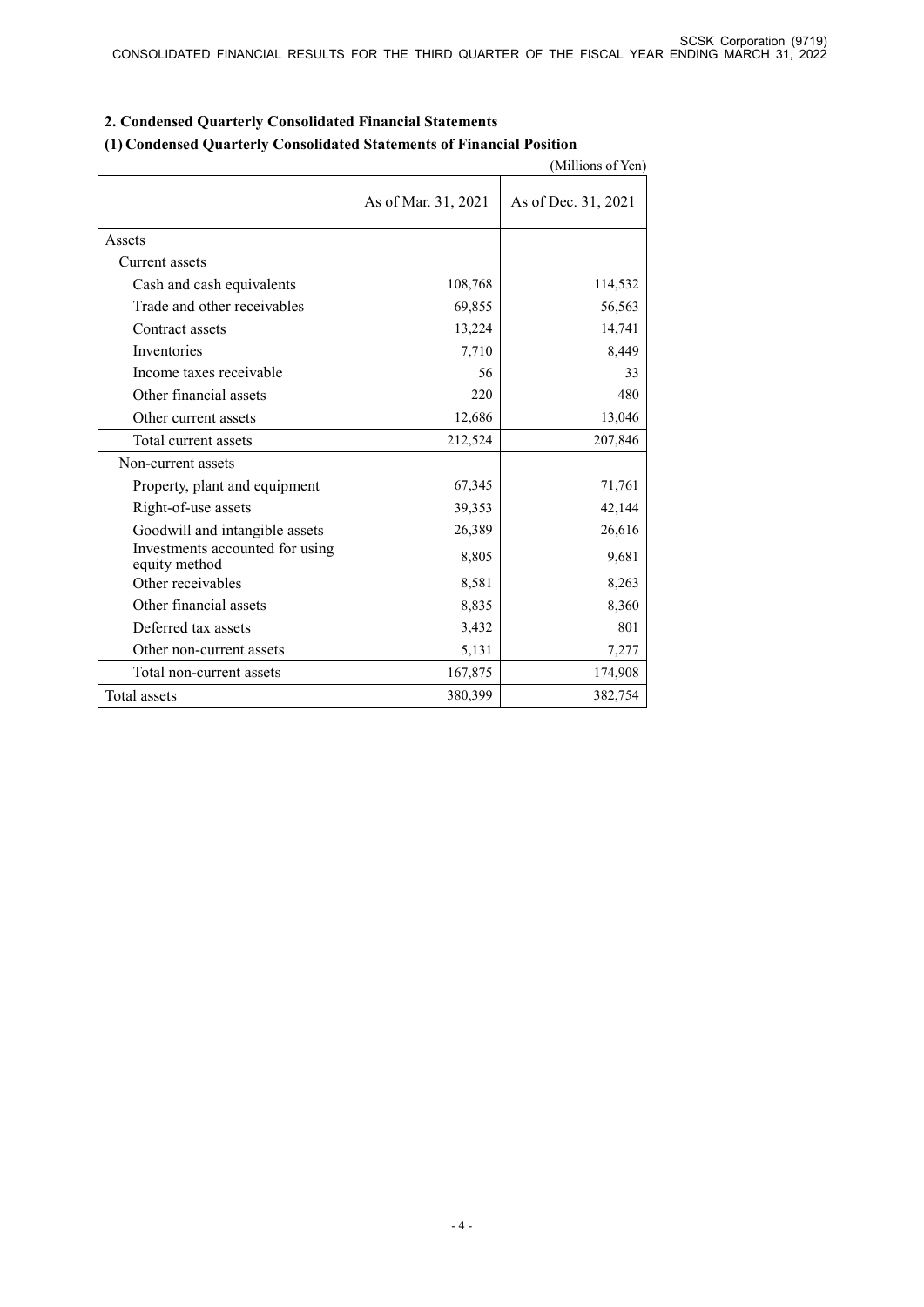|                                                  |                     | (Millions of Yen)   |
|--------------------------------------------------|---------------------|---------------------|
|                                                  | As of Mar. 31, 2021 | As of Dec. 31, 2021 |
| Liabilities                                      |                     |                     |
| Current liabilities                              |                     |                     |
| Trade and other payables                         | 29,465              | 28,283              |
| <b>Contract liabilities</b>                      | 14,589              | 14,494              |
| Liabilities for employee benefits                | 10,985              | 6,929               |
| Bonds and borrowings                             | 25,092              | 16,994              |
| Lease liabilities                                | 8,872               | 9,122               |
| Other financial liabilities                      |                     | 24                  |
| Income taxes payable                             | 3,091               | 4,508               |
| Provisions                                       | 429                 | 208                 |
| Other current liabilities                        | 5,293               | 4,744               |
| Total current liabilities                        | 97,820              | 85,310              |
| Non-current liabilities                          |                     |                     |
| Bonds and borrowings                             | 19,963              | 19,458              |
| Lease liabilities                                | 31,714              | 34,318              |
| Other payables                                   | 203                 | 172                 |
| Liabilities for employee benefits                | 7                   | 1,934               |
| Provisions                                       | 3,279               | 4,017               |
| Other non-current liabilities                    | 70                  | 70                  |
| Total non-current liabilities                    | 55,240              | 59,972              |
| <b>Total liabilities</b>                         | 153,060             | 145,282             |
| Equity                                           |                     |                     |
| Share capital                                    | 21,152              | 21,152              |
| Retained earnings                                | 203,893             | 213,583             |
| Treasury shares                                  | $-285$              | $-296$              |
| Other components of equity                       | 2,114               | 2,597               |
| Total equity attributable to owners<br>of parent | 226,874             | 237,038             |
| Non-controlling interests                        | 464                 | 434                 |
| Total equity                                     | 227,338             | 237,472             |
| Total liabilities and equity                     | 380,399             | 382,754             |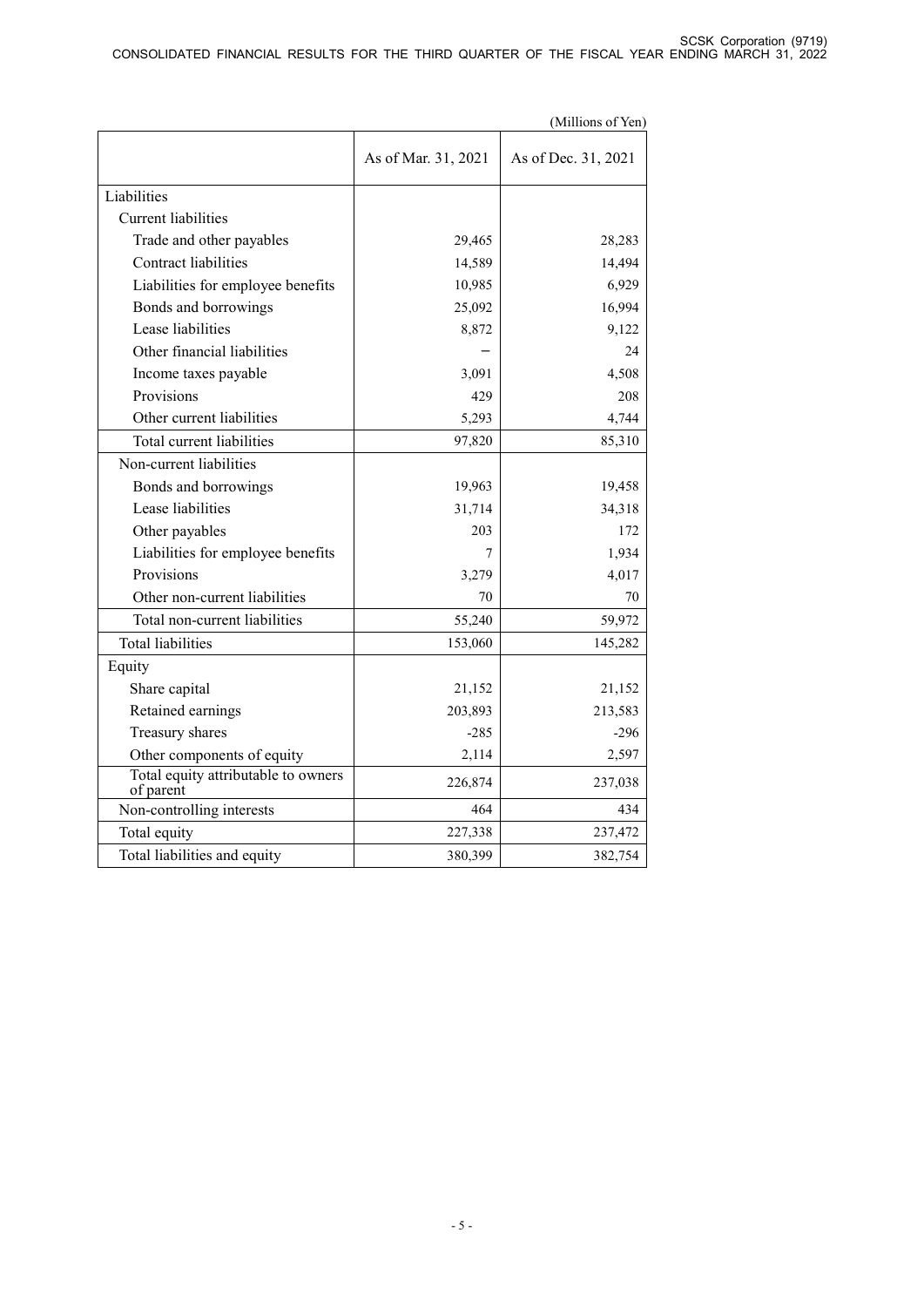# **(2) Condensed Quarterly Consolidated Statements of Income and Comprehensive Income**

Condensed Quarterly Consolidated Statements of Income Nine-month period ended December 31, 2020 and 2021

|                                                                            |                                       | (Millions of Yen)                     |
|----------------------------------------------------------------------------|---------------------------------------|---------------------------------------|
|                                                                            | From Apr. 1, 2020<br>to Dec. 31, 2020 | From Apr. 1, 2021<br>to Dec. 31, 2021 |
| Net sales                                                                  | 290,866                               | 302,754                               |
| Cost of sales                                                              | $-215,460$                            | $-223,511$                            |
| Gross profit                                                               | 75,406                                | 79,242                                |
| Selling, general and administrative<br>expenses                            | $-41,528$                             | $-44,576$                             |
| Other income                                                               | 159                                   | 216                                   |
| Other expenses                                                             | $-40$                                 | $-106$                                |
| Operating profit                                                           | 33,997                                | 34,774                                |
| Finance income                                                             | 111                                   | 91                                    |
| Finance costs                                                              | $-365$                                | $-462$                                |
| Share of profit (loss) of investments<br>accounted for using equity method | 697                                   | 752                                   |
| Profit before tax                                                          | 34,440                                | 35,156                                |
| Income tax expense                                                         | $-10,585$                             | $-10,878$                             |
| Profit                                                                     | 23,854                                | 24,278                                |
| Profit attributable to                                                     |                                       |                                       |
| Owners of parent                                                           | 23,782                                | 24,257                                |
| Non-controlling interests                                                  | 72                                    | 20                                    |
| Earnings per share                                                         |                                       |                                       |
| Basic earnings per share (Yen)                                             | 76.17                                 | 77.69                                 |
| Diluted earnings per share (Yen)                                           | 76.17                                 | 77.69                                 |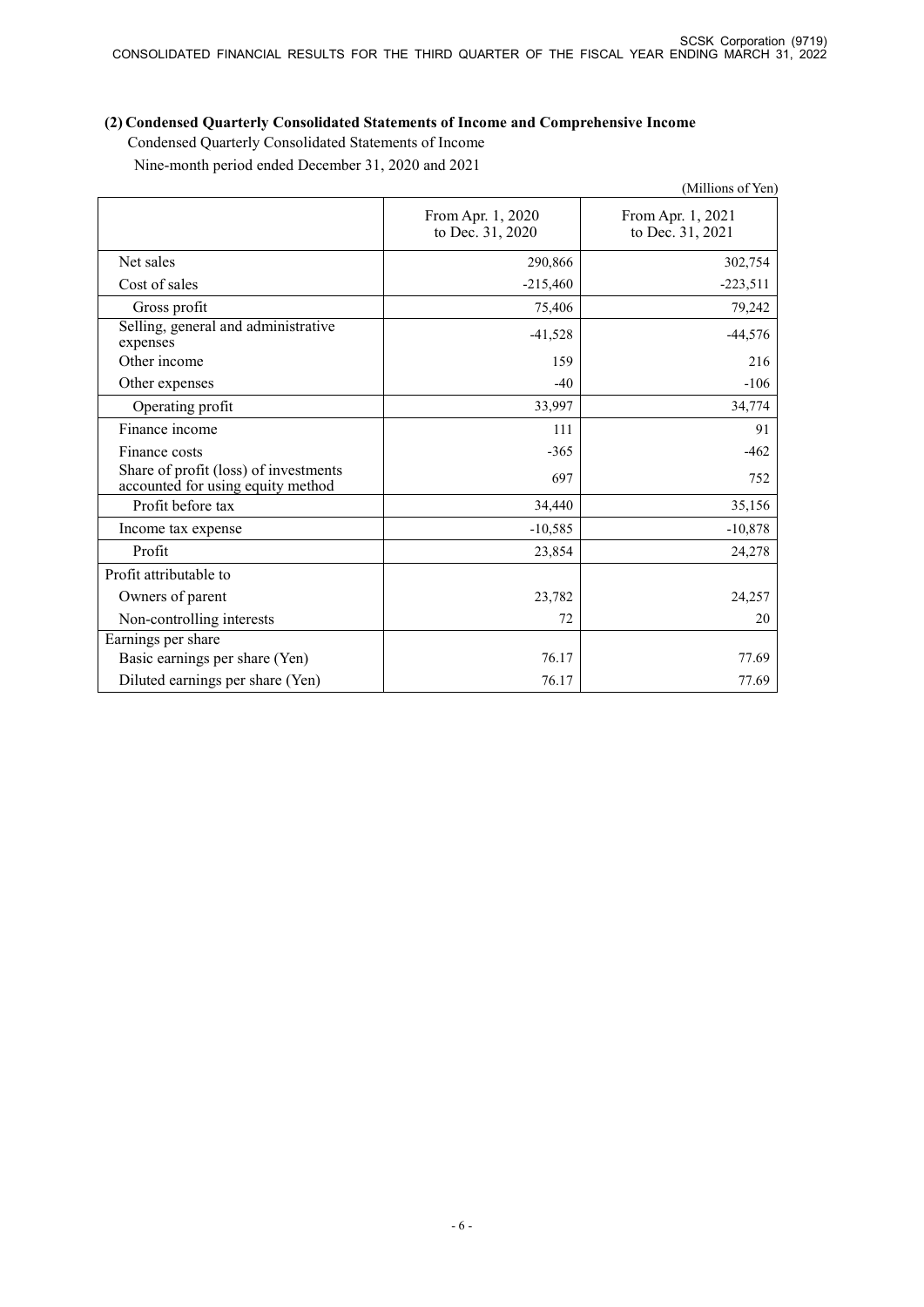|                                                                                                                                 |                                       | (Millions of Yen)                     |
|---------------------------------------------------------------------------------------------------------------------------------|---------------------------------------|---------------------------------------|
|                                                                                                                                 | From Apr. 1, 2020<br>to Dec. 31, 2020 | From Apr. 1, 2021<br>to Dec. 31, 2021 |
| Profit                                                                                                                          | 23,854                                | 24,278                                |
| Other comprehensive income, net of tax<br>Items that will not be reclassified to<br>profit or loss                              |                                       |                                       |
| Net change in fair value of equity<br>instruments designated as measured at<br>fair value through other<br>comprehensive income | 443                                   | 26                                    |
| Share of other comprehensive income<br>of investments accounted for using<br>equity method                                      | 227                                   | 90                                    |
| Total of items that will not be<br>reclassified to profit or loss                                                               | 671                                   | 117                                   |
| Items that may be reclassified to profit or<br>loss                                                                             |                                       |                                       |
| Cash flow hedges                                                                                                                | 26                                    | 102                                   |
| Exchange differences on translation of<br>foreign operations                                                                    | $-292$                                | 484                                   |
| Share of other comprehensive income<br>of investments accounted for using<br>equity method                                      | $-25$                                 | $-1$                                  |
| Total of items that may be reclassified to<br>profit or loss                                                                    | $-290$                                | 585                                   |
| Total other comprehensive income, net<br>of tax                                                                                 | 380                                   | 702                                   |
| Comprehensive income                                                                                                            | 24,235                                | 24,980                                |
| Comprehensive income attributable to                                                                                            |                                       |                                       |
| Owners of parent                                                                                                                | 24,163                                | 24,959                                |
| Non-controlling interests                                                                                                       | 71                                    | 20                                    |

Condensed Quarterly Consolidated Statements of Comprehensive Income Nine-month period ended December 31, 2020 and 2021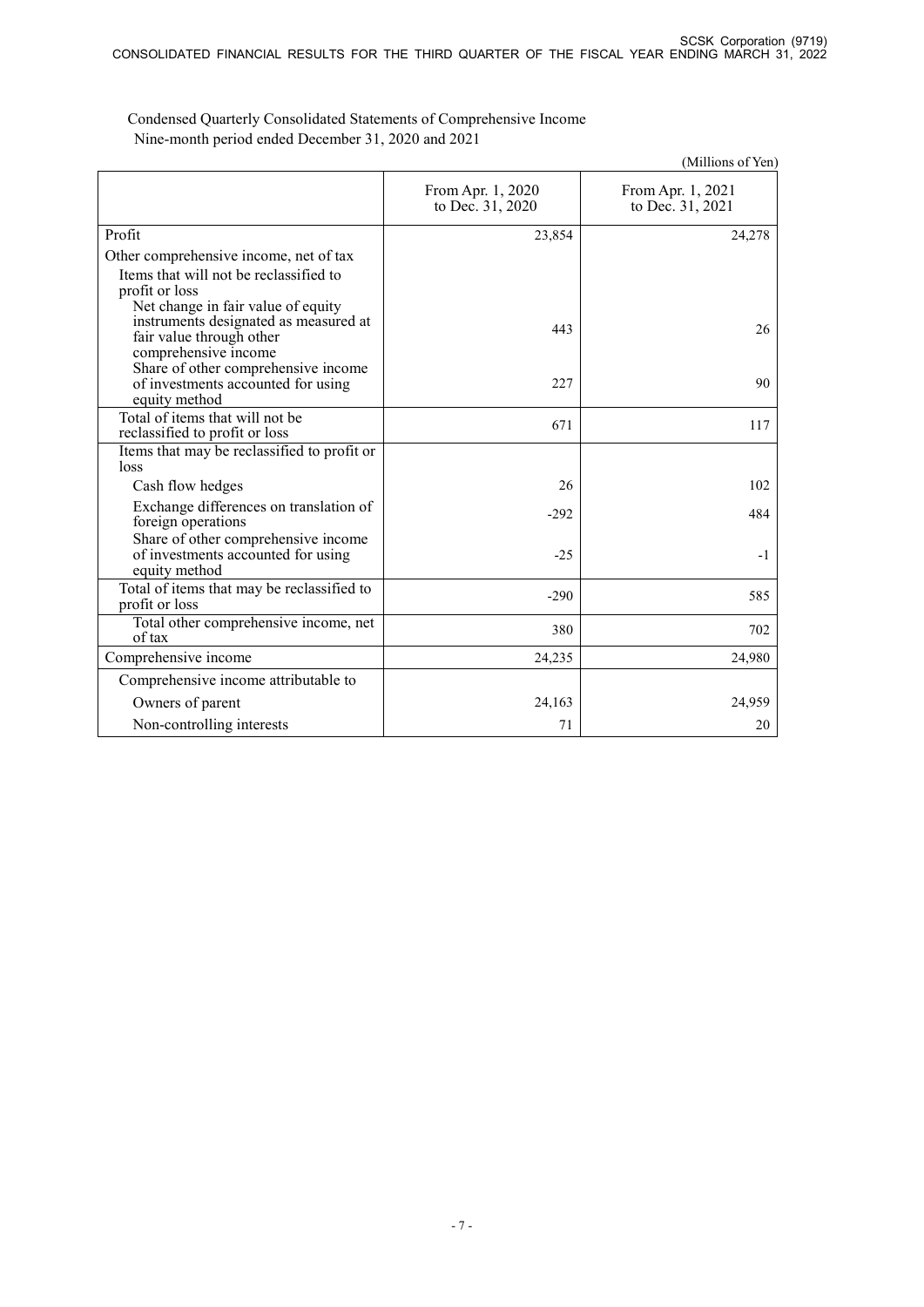# **(3) Condensed Quarterly Consolidated Statements of Changes in Equity**

Nine-month period ended December 31, 2020 (April 1, 2020 - December 31, 2020)

| (Millions of Yen)                                                   |                          |                    |                      |                          |                                  |                                                        |                                  |                 |
|---------------------------------------------------------------------|--------------------------|--------------------|----------------------|--------------------------|----------------------------------|--------------------------------------------------------|----------------------------------|-----------------|
|                                                                     | Share capital            | Capital<br>surplus | Retained<br>earnings | Treasury<br>shares       | Other<br>components<br>of equity | Total equity<br>attributable to<br>owners of<br>parent | Non-<br>controlling<br>interests | Total<br>equity |
| Balance at April 1, 2020                                            | 21,152                   |                    | 177,828              | $-281$                   | 1,347                            | 200,047                                                | 358                              | 200,405         |
| Profit                                                              |                          |                    | 23,782               |                          |                                  | 23,782                                                 | 72                               | 23,854          |
| Other comprehensive<br>income                                       |                          |                    |                      |                          | 381                              | 381                                                    | $-1$                             | 380             |
| Comprehensive income                                                | $\overline{\phantom{0}}$ |                    | 23,782               | $\overline{\phantom{0}}$ | 381                              | 24,163                                                 | 71                               | 24,235          |
| Dividends of surplus                                                |                          |                    | $-13,526$            |                          |                                  | $-13,526$                                              | $-54$                            | $-13,581$       |
| Changes in ownership<br>interest in subsidiaries                    |                          | $-3$               |                      |                          |                                  | $-3$                                                   | $-0$                             | $-3$            |
| Purchase of treasury<br>shares                                      |                          |                    |                      | $-9$                     |                                  | $-9$                                                   |                                  | $-9$            |
| Disposal of treasury<br>shares                                      |                          | $\theta$           |                      | 1                        |                                  | 1                                                      |                                  | 1               |
| Transfer from retained<br>earnings to capital<br>surplus            |                          | $\overline{2}$     | $-2$                 |                          |                                  |                                                        |                                  |                 |
| Transfer from other<br>components of equity<br>to retained earnings |                          |                    | 4                    |                          | $-4$                             |                                                        |                                  |                 |
| Transfer to non-<br>financial assets                                |                          |                    |                      |                          | $-52$                            | $-52$                                                  |                                  | $-52$           |
| Total transactions with<br>owners                                   |                          |                    | $-13,525$            | $-8$                     | $-56$                            | $-13,590$                                              | $-54$                            | $-13,644$       |
| Balance at December 31,<br>2020                                     | 21,152                   |                    | 188,085              | $-289$                   | 1,672                            | 210,620                                                | 375                              | 210,996         |

# Nine-month period ended December 31, 2021 (April 1, 2021 - December 31, 2021)

(Millions of Yen)

|                                                                     | Share capital | Capital<br>surplus | Retained<br>earnings | Treasury<br>shares | Other<br>components<br>of equity | Total equity<br>attributable to<br>owners of<br>parent | Non-<br>controlling<br>interests | Total<br>equity |
|---------------------------------------------------------------------|---------------|--------------------|----------------------|--------------------|----------------------------------|--------------------------------------------------------|----------------------------------|-----------------|
| Balance at April 1, 2021                                            | 21,152        |                    | 203,893              | $-285$             | 2,114                            | 226,874                                                | 464                              | 227,338         |
| Profit                                                              |               |                    | 24,257               |                    |                                  | 24,257                                                 | 20                               | 24,278          |
| Other comprehensive<br>income                                       |               |                    |                      |                    | 702                              | 702                                                    |                                  | 702             |
| Comprehensive income                                                | -             |                    | 24,257               | -                  | 702                              | 24,959                                                 | 20                               | 24,980          |
| Dividends of surplus                                                |               |                    | $-14,567$            |                    |                                  | $-14,567$                                              | $-50$                            | $-14,618$       |
| Changes in ownership<br>interest in subsidiaries                    |               |                    |                      |                    |                                  |                                                        |                                  |                 |
| Purchase of treasury<br>shares                                      |               |                    |                      | $-10$              |                                  | $-10$                                                  |                                  | $-10$           |
| Disposal of treasury<br>shares                                      |               |                    |                      | $\theta$           |                                  |                                                        |                                  |                 |
| Transfer from retained<br>earnings to capital<br>surplus            |               | $-1$               |                      |                    |                                  |                                                        |                                  |                 |
| Transfer from other<br>components of equity<br>to retained earnings |               |                    | $\Omega$             |                    | $-0$                             |                                                        |                                  |                 |
| Transfer to non-<br>financial assets                                |               |                    |                      |                    | $-219$                           | $-219$                                                 |                                  | $-219$          |
| Total transactions with<br>owners                                   |               |                    | $-14,566$            | $-10$              | $-219$                           | $-14,796$                                              | $-50$                            | $-14,847$       |
| Balance at December 31,<br>2021                                     | 21,152        |                    | 213,583              | $-296$             | 2,597                            | 237,038                                                | 434                              | 237,472         |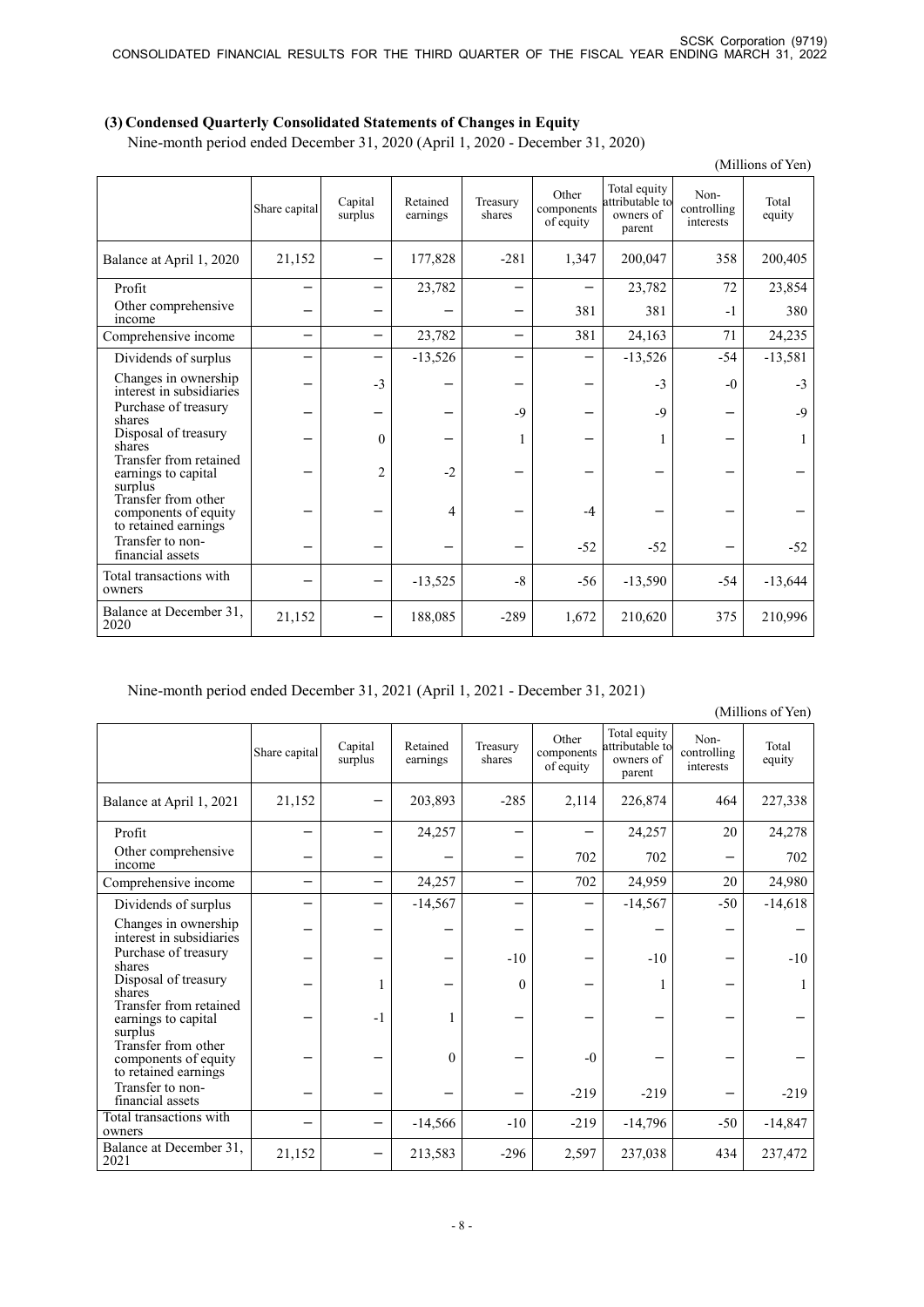# **(4) Condensed Quarterly Consolidated Statements of Cash Flows**

| (Millions of Yen) |  |
|-------------------|--|
|-------------------|--|

|                                                                            | From Apr. 1, 2020<br>to Dec. 31, 2020 | From Apr. 1, 2021<br>to Dec. 31, 2021 |
|----------------------------------------------------------------------------|---------------------------------------|---------------------------------------|
| Cash flows from operating activities                                       |                                       |                                       |
| Profit before tax                                                          | 34,440                                | 35,156                                |
| Depreciation and amortization                                              | 13,470                                | 14,915                                |
| Finance income                                                             | $-111$                                | $-91$                                 |
| Finance costs                                                              | 365                                   | 462                                   |
| Share of loss (profit) of investments accounted for using<br>equity method | $-697$                                | $-752$                                |
| Decrease (increase) in trade and other receivables                         | 10,822                                | 13,539                                |
| Decrease (increase) in contract assets                                     | $-4,107$                              | $-1,509$                              |
| Decrease (increase) in inventories                                         | 2,866                                 | $-737$                                |
| Increase (decrease) in trade and other payables                            | $-4,547$                              | $-580$                                |
| Increase (decrease) in contract liabilities                                | 2,473                                 | $-97$                                 |
| Increase (decrease) in employee benefits                                   | $-5,623$                              | $-5,332$                              |
| Increase (decrease) in provisions                                          | $-456$                                | $-34$                                 |
| Other                                                                      | $-5,852$                              | $-488$                                |
| Subtotal                                                                   | 43,044                                | 54,450                                |
| Interest and dividends received                                            | 385                                   | 372                                   |
| Interest paid                                                              | $-309$                                | $-387$                                |
| Income taxes refund (paid)                                                 | $-7,687$                              | $-6,670$                              |
| Net cash provided by (used in) operating activities                        | 35,432                                | 47,765                                |
| Cash flows from investing activities                                       |                                       |                                       |
| Purchase of property, plant and equipment                                  | $-11,697$                             | $-9,069$                              |
| Proceeds from sale of property, plant and equipment                        | 30                                    | 4                                     |
| Purchase of intangible assets                                              | $-3,374$                              | $-2,857$                              |
| Investments in equity-accounted investees                                  | $-553$                                | $-292$                                |
| Purchase of other financial assets                                         | $-1,050$                              | $-167$                                |
| Proceeds from sales and redemptions of other financial<br>assets           | 313                                   | 268                                   |
| Other                                                                      | $-327$                                | $-268$                                |
| Net cash provided by (used in) investing activities                        | $-16,658$                             | $-12,382$                             |
| Cash flows from financing activities                                       |                                       |                                       |
| Repayments of loans and redemption of bonds                                | $-25,800$                             | $-25,100$                             |
| Proceeds from long-term debt                                               | 15,500                                | 11,500                                |
| Proceeds from issuance of bonds                                            |                                       | 4,972                                 |
| Repayments of lease liabilities                                            | $-6,285$                              | $-6,755$                              |
| Dividends paid                                                             | $-13,526$                             | $-14,567$                             |
| Dividends paid to non-controlling interests                                | $-54$                                 | $-50$                                 |
| Other                                                                      | $-5$                                  | $-9$                                  |
| Net cash provided by (used in) financing activities                        | $-30,172$                             | $-30,010$                             |
| Effect of exchange rate changes on cash and cash<br>equivalents            | $-218$                                | 391                                   |
| Net increase (decrease) in cash and cash equivalents                       | $-11,616$                             | 5,763                                 |
| Cash and cash equivalents at beginning of period                           | 111,695                               | 108,768                               |
| Cash and cash equivalents at end of period                                 | 100,078                               | 114,532                               |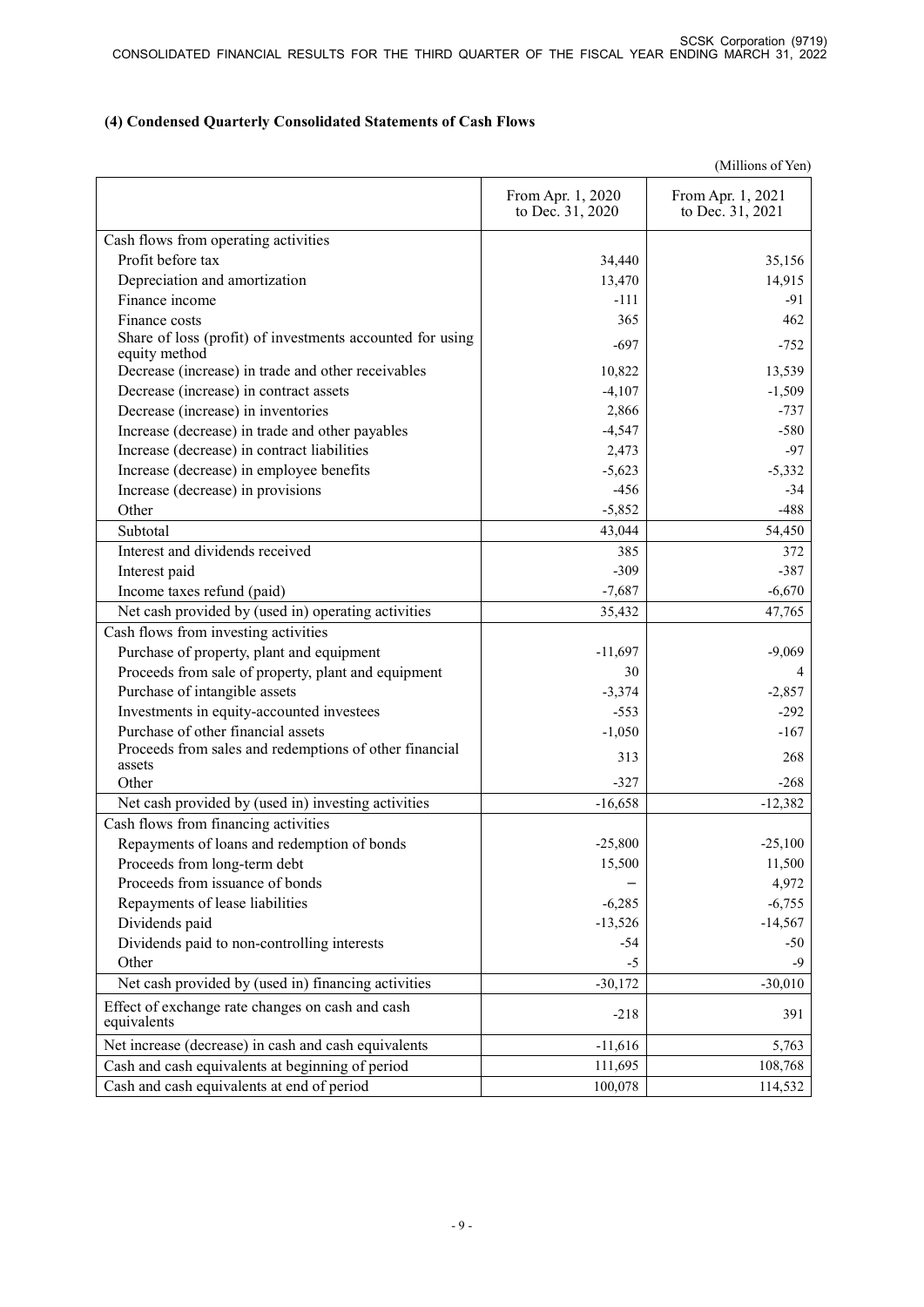# **(5) Notes to Condensed Quarterly Consolidated Financial Statements (Notes to Going Concern Assumptions)** No applicable items.

# **(Notes Concerning the Significant Changes in Shareholder's Equity)**

No applicable items.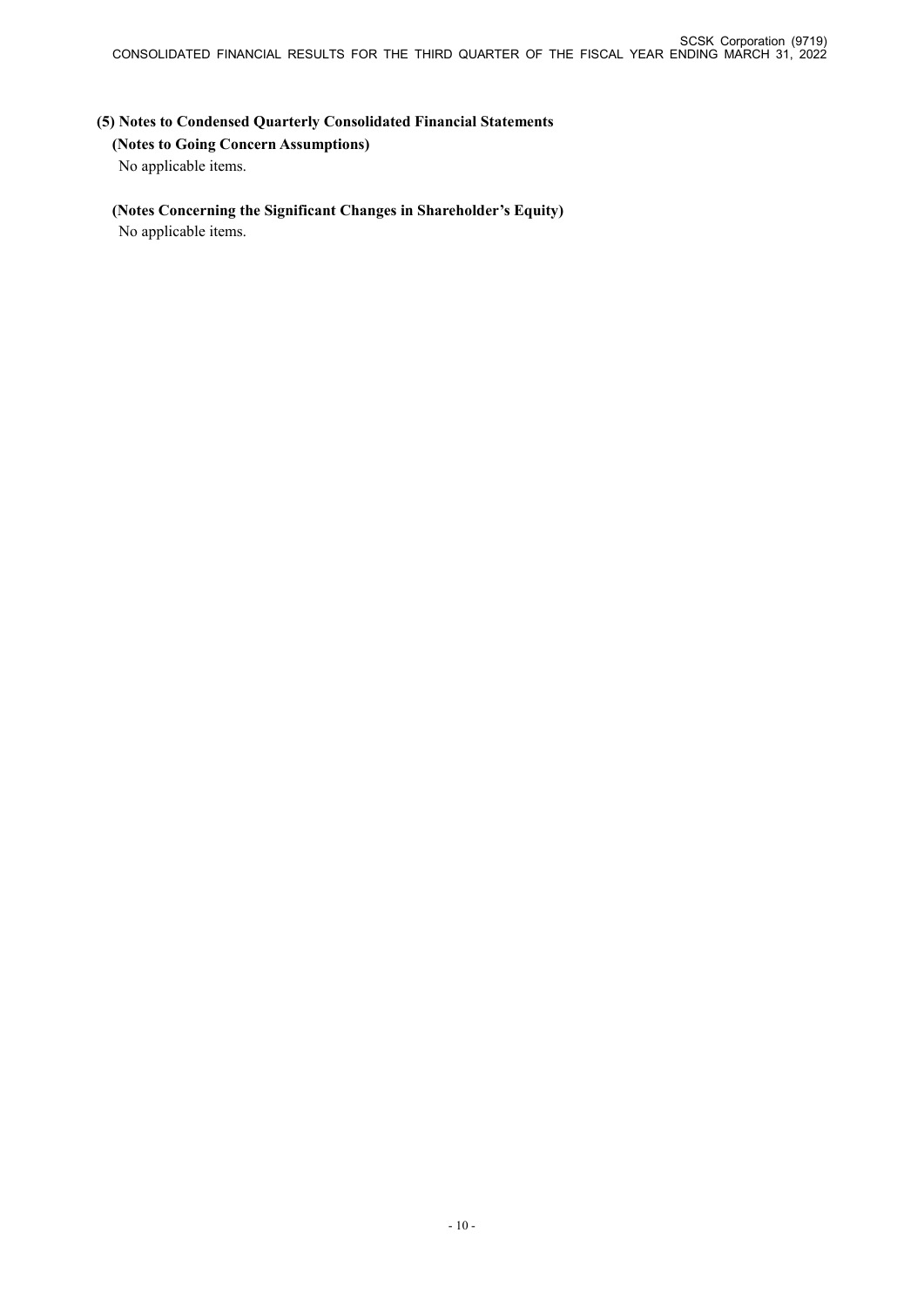#### **(Segment Information)**

#### **1. Summary of reportable segments**

The Group's operating segments are the components of the Group for which discrete financial information is available and regularly reviewed by the Board of Directors to make decisions about resources to be allocated to the segment and assess its performance. The Group formulates comprehensive domestic and overseas strategies pertaining to the products and services according to the characteristics of client industry and IT service business area, and developing its business activities.

Based on these business activities, the Group has defined the following six reportable segments: Industrial IT Business, Financial IT Business, IT Business Solutions, IT Platform Solutions, IT Management Service, and Others.

Multiple business segments have been consolidated into a single business segment in cases in which the applicable business segments share similarities with regard to each of the following economic characteristics: (1) the nature of the products and services, (2) the nature of the production processes, (3) the type or class of customer for their products and services, (4) the methods used to distribute their products or provide their services; and if applicable, (5) the nature of the regulatory environment, then reportable segment determined. The business of the Company's reportable segments are as follows.

# (1) Industrial IT Business

This segment provides various IT solutions such as core systems, manufacturing management systems, information management systems, supply chain management (SCM) systems, customer relationship management (CRM) systems , and e-commerce (EC) systems through Systems Development and System Maintenance and Operation/Services which based on our experience and knowhow that we have cultivated over many years. The clients of this business are primarily companies in the manufacturing, communications, utilities, distribution, services, and media industries.

And this segment also supplies the automotive industry and other clients with a wide range of solutions for automobile electronic control units on a global basis. These solutions include the development of embedded software through a model-based development approach, proprietary SCSK middleware (QINeS-BSW), software assessments, and process improvement measures.

# (2) Financial IT Business

This segment engages in systems development, maintenance, and operation for financial institutions. As professionals that understand financial operations and possess a strong track record of creating sophisticated financial systems, members of this segment's staff support secure and efficient management and help clients implement their financial business strategies. The segment provides these services primarily to financial institutions, such as banks and trust banks as well as insurance, securities, lease, and credit companies.

# (3) IT Business Solutions

This segment provides a wide range of IT solutions. These solutions include contact center services as well as application management outsourcing (AMO) services that cover the entire system lifecycle, from development and installation to maintenance and operation, for enterprise resources planning (ERP) and CRM products, such as our internally developed ProActive ERP package, SAP, and Oracle offerings as well as Salesforce. In addition, this segment offers the type of business process outsourcing services that only an IT company can provide. These services merge support performed by human hands with IT.

# (4) IT Platform Solutions

This segment draws on solid technical capabilities and knowhow to leverage computer-aided design (CAD), computer-aided engineering (CAE), and other advanced technologies in the fields of IT infrastructure and manufacturing. In this way, the IT Platform Solutions provides services and products that accurately address the needs of clients and offers flexible support for a wide range of client businesses.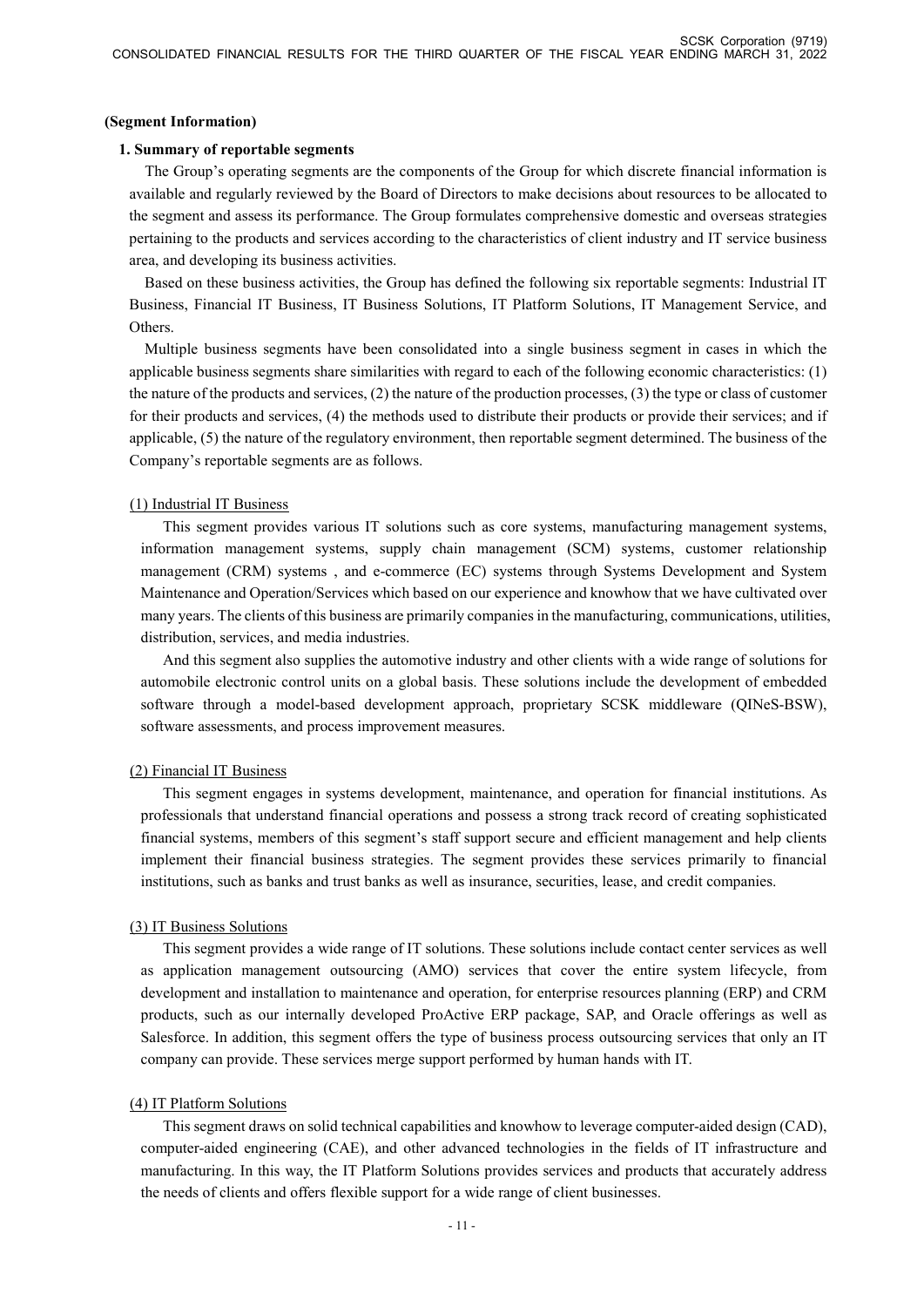# (5) IT Management Service

This segment develops solutions-oriented netXDC data centers, which boast robust facilities and high-level security, to provide clients with proposal-based outsourcing services that address their management issues pertaining to operating cost reductions, infrastructure integration and optimization, governance enhancement, and business risk mitigation. The segment also supplies cloud infrastructure and offers its on-site SE support management services 24 hours a day, 365 days a year.

# (6) Others

The Company performs remote development (nearshore development) and provides other services out of Group companies that leverage the characteristics of its regional bases and the software development, system operation and management, system equipment sales, and consulting services it provides for a wide range of industries and business models.

None of these segments met the quantitative thresholds for reportable segments in the fiscal year ended March 31, 2021 or fiscal year ending March 31, 2022.

# **2. Reorganization of reportable segments, etc.**

In conjunction with the merger of Minori Solutions Co., Ltd., CSI SOLUTIONS Corporation, and WinTechnology Corporation conducted with an effective date of October 1, 2021, the operations of CSI SOLUTIONS, which were previously included in the IT Platform Solutions segment, and the operations of WinTechnology, which were previously included in the IT Management Service segment, have been transferred to the Others segment, which houses SCSK Minori Solutions Corporation.

In addition, the operations of Minori Solutions in Kyushu were transferred to SCSK KYUSHU CORPORATION via an absorption-type company split effective October 1, 2021, and these operations have thus been transferred from the Others segment to the Industrial IT Business segment.

Segment information for the nine-month period ended December 31, 2020, has been restated to reflect this change.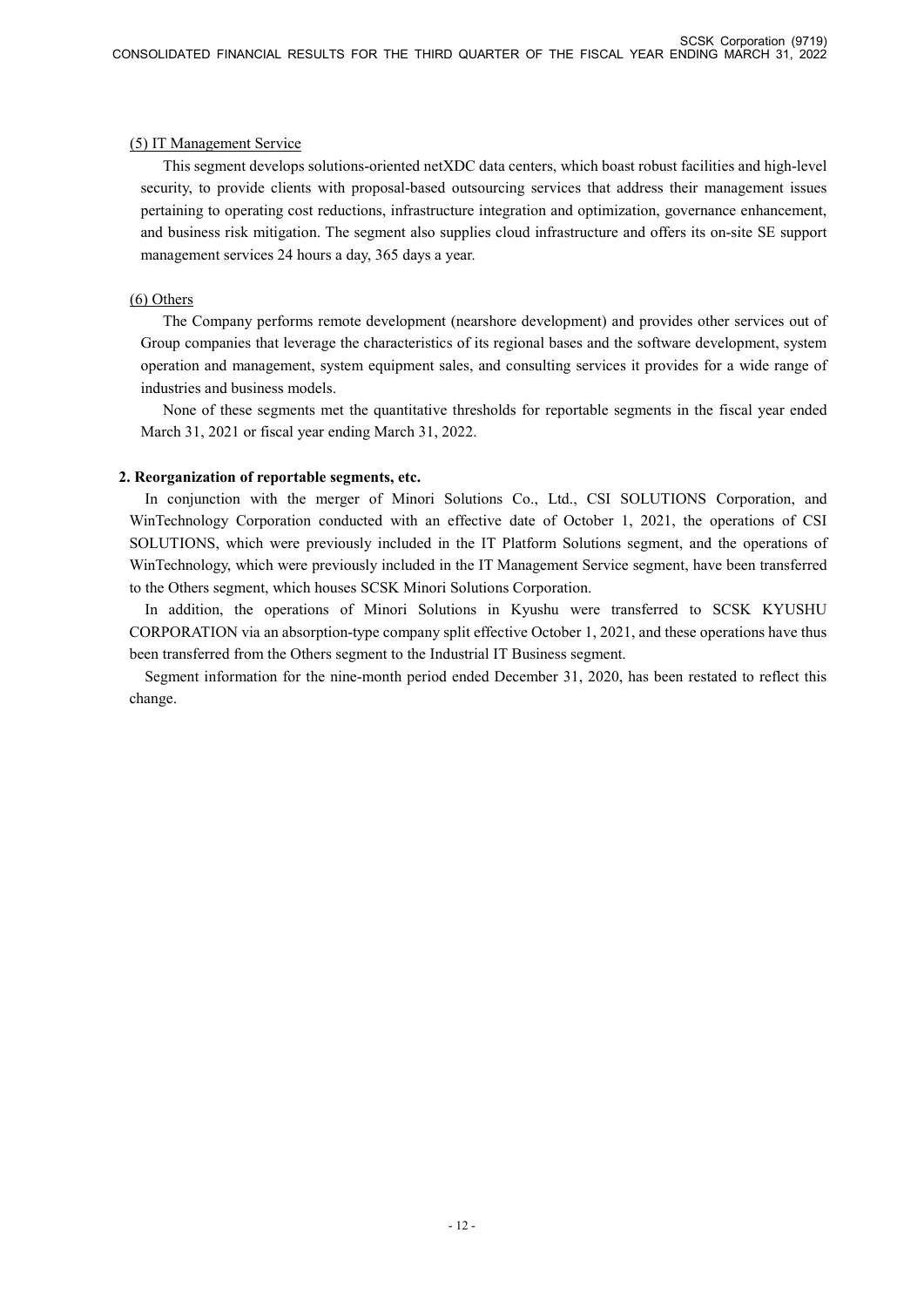# **3. Profits, Losses, and Other Information Pertaining to Reportable Segments**

Nine-month period ended December 31, 2020 (April 1, 2020 - December 31, 2020)

|                                |                                               |                 |           |           |                                                     |        |                                                                                  |                        | (Millions of Yen)                       |
|--------------------------------|-----------------------------------------------|-----------------|-----------|-----------|-----------------------------------------------------|--------|----------------------------------------------------------------------------------|------------------------|-----------------------------------------|
|                                | Reportable Segment                            |                 |           |           |                                                     |        |                                                                                  | Amount<br>recorded in  |                                         |
|                                | Industrial IT Financial IT<br><b>Business</b> | <b>Business</b> | Solutions | Solutions | IT<br>IT Business IT Platform Management<br>Service | Others | Total                                                                            | Adjustments<br>(Note2) | consolidated<br>financial<br>statements |
| Net sales                      |                                               |                 |           |           |                                                     |        |                                                                                  |                        |                                         |
| Sales to external<br>customers | 97,431                                        | 38,575          | 40,060    | 55,466    | 42,338                                              | 16,781 | 290,654                                                                          | 212                    | 290,866                                 |
| Inter segment sales<br>(Note1) | 7,748                                         | 548             | 4,114     | 4,789     | 11,377                                              | 6,430  | 35,009                                                                           | $-35,009$              |                                         |
| Total                          | 105,180                                       | 39,124          | 44,174    | 60,256    | 53,715                                              | 23,212 | 325,664                                                                          | $-34,797$              | 290,866                                 |
| Operating profit (loss)        | 12,134                                        | 4,661           | 4,415     | 7,574     | 5,533                                               | 1,136  | 35,456                                                                           | $-1,459$               | 33,997                                  |
| Finance income                 |                                               |                 |           |           |                                                     |        |                                                                                  | 111                    |                                         |
| Finance costs                  |                                               |                 |           |           |                                                     |        |                                                                                  | $-365$                 |                                         |
|                                |                                               |                 |           |           |                                                     |        | Share of profit (loss)<br>of investments<br>accounted for using<br>equity method |                        | 697                                     |
|                                |                                               |                 |           |           |                                                     |        | Profit before tax                                                                |                        | 34,440                                  |

- Notes: 1. Amounts for inter-segment transactions are decided based on price negotiations made with reference to market prices.
	- 2. The amount of ¥212 million for sales to external customers includes adjustment to reflect net sales to be conformity with IFRS. The ¥1,459 million reduction to operating profit is comprised of
		- ¥2,149 million in general corporate expenses that have not been allocated to the reportable segments and a ¥690 million adjustment to reflect net sales as defined by IFRS.